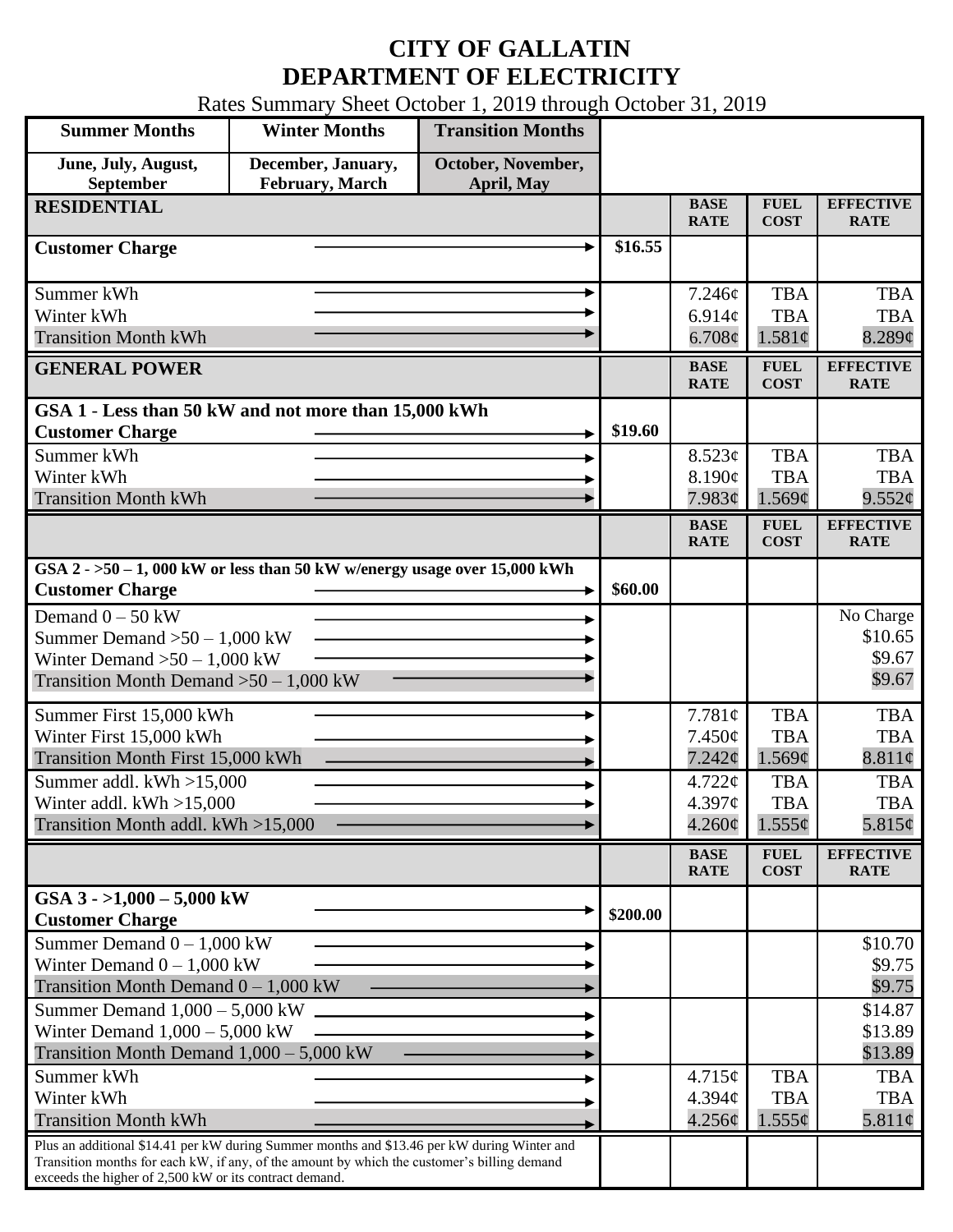| <b>Summer Months</b>                             | <b>Winter Months</b> | <b>Transition Months</b> |         |                            |                            |                                 |
|--------------------------------------------------|----------------------|--------------------------|---------|----------------------------|----------------------------|---------------------------------|
| June, July, August,                              | December, January,   | October, November,       |         |                            |                            |                                 |
| September<br>February, March<br>April, May       |                      |                          |         |                            |                            |                                 |
| <b>GENERAL POWER CONTINUE</b>                    |                      |                          |         | <b>BASE</b><br><b>RATE</b> | <b>FUEL</b><br><b>COST</b> | <b>EFFECTIVE</b><br><b>RATE</b> |
| <b>TD GSA</b>                                    |                      |                          |         |                            |                            |                                 |
| <b>Customer Charge</b>                           |                      |                          | \$1,500 |                            |                            |                                 |
| <b>Onpeak Summer Demand</b>                      |                      |                          |         |                            |                            | \$10.87                         |
| <b>Onpeak Winter Demand</b>                      |                      |                          |         |                            |                            | \$9.90                          |
| <b>Onpeak Transition Month Demand</b>            |                      |                          |         |                            |                            | \$9.99                          |
| <b>Offpeak Excess of Contract Demand</b>         |                      |                          |         |                            |                            |                                 |
| Summer                                           |                      |                          |         |                            |                            | \$10.87                         |
|                                                  | Winter               |                          |         |                            |                            | \$9.90                          |
| Transition                                       |                      |                          |         |                            |                            | \$9.99                          |
| <b>Max Demand</b>                                |                      |                          |         |                            |                            | \$5.23                          |
| <b>Onpeak Summer kWh</b>                         |                      |                          |         | 8.049¢                     | <b>TBA</b>                 | <b>TBA</b>                      |
| <b>Onpeak Winter kWh</b>                         |                      |                          |         | 6.520¢                     | <b>TBA</b>                 | <b>TBA</b>                      |
| <b>Onpeak Transition Month kWh</b>               |                      |                          |         | $5.115\phi$                | $1.574\phi$                | 6.689¢                          |
| Offpeak Summer kWh First 200 HUD                 |                      |                          |         | 4.700¢                     | <b>TBA</b>                 | <b>TBA</b>                      |
| Offpeak Summer kWh Next 200 HUD                  |                      |                          |         | $0.452\varphi$             | <b>TBA</b>                 | <b>TBA</b>                      |
| <b>Additional HUD</b>                            |                      |                          |         | 0.149¢                     | <b>TBA</b>                 | <b>TBA</b>                      |
| Offpeak Winter kWh First 200 HUD                 |                      |                          |         | 4.996¢                     | <b>TBA</b>                 | <b>TBA</b>                      |
| Offpeak Winter kWh Next 200 HUD                  |                      |                          |         | 0.452¢                     | <b>TBA</b>                 | <b>TBA</b>                      |
| <b>Additional HUD</b>                            |                      |                          |         | 0.149¢                     | <b>TBA</b>                 | <b>TBA</b>                      |
| Offpeak Transition kWh First 200 HUD             |                      |                          |         | 5.115¢                     | 1.574¢                     | 6.689¢                          |
| Offpeak Transition kWh Next 200 HUD              |                      |                          |         | .452 $\mathfrak{c}$        | 1.574¢                     | $2.026\phi$                     |
| <b>Additional HUD</b>                            |                      |                          |         | .149 $\mathfrak{c}$        | 1.574¢                     | 1.723¢                          |
|                                                  |                      |                          |         | <b>BASE</b><br><b>RATE</b> | <b>FUEL</b><br><b>COST</b> | <b>EFFECTIVE</b><br><b>RATE</b> |
| GSB Demands from $5,001 - 15,000$ kW             |                      |                          |         |                            |                            |                                 |
| <b>Customer Charge</b>                           |                      |                          | \$1,500 |                            |                            |                                 |
| Onpeak Summer Demand 5,000 - 15,000 kW           |                      |                          |         |                            |                            | \$10.87                         |
| Onpeak Winter Demand $5,000 - 15,000$ kW         |                      |                          |         |                            |                            | \$9.90                          |
| Onpeak Transition Month Demand 5,000 - 15,000 kW |                      |                          |         |                            |                            | \$9.90                          |
| <b>Offpeak Excess of Contract Demand</b>         |                      |                          |         |                            |                            |                                 |
| Summer                                           |                      |                          |         |                            |                            | \$10.87                         |
| Winter                                           |                      |                          |         |                            |                            | \$9.90                          |
| Transition                                       |                      |                          |         |                            |                            | \$9.90                          |
| <b>Max Demand</b>                                |                      |                          |         |                            |                            | \$5.21                          |
| <b>Onpeak Summer kWh</b>                         |                      |                          |         | 6.513¢                     | <b>TBA</b>                 | <b>TBA</b>                      |
| <b>Onpeak Winter kWh</b>                         |                      |                          |         | 5.378 $\phi$               | <b>TBA</b>                 | <b>TBA</b>                      |
| <b>Onpeak Transition Month kWh</b>               |                      |                          |         | 3.990¢                     | $1.531\phi$                | $5.521\phi$                     |
| Offpeak Summer kWh First 200 HUD                 |                      |                          |         | $4.022\ell$                | <b>TBA</b>                 | <b>TBA</b>                      |
| Offpeak Summer kWh Next 200 HUD                  |                      |                          |         | $0.564\phi$                | <b>TBA</b>                 | <b>TBA</b>                      |
| <b>Additional HUD</b>                            |                      |                          |         | $0.223\phi$                | <b>TBA</b>                 | <b>TBA</b>                      |
| Offpeak Winter kWh First 200 HUD                 |                      |                          |         | 4.244¢                     | <b>TBA</b>                 | <b>TBA</b>                      |
| Offpeak Winter kWh Next 200 HUD                  |                      |                          |         | 0.564¢                     | <b>TBA</b>                 | <b>TBA</b>                      |
| <b>Additional HUD</b>                            |                      |                          |         | $0.223\phi$                | <b>TBA</b>                 | <b>TBA</b>                      |
| Offpeak Transition kWh First 200 HUD             |                      |                          |         | $3.990\ell$                | $1.531\phi$                | $5.521\phi$                     |
| Offpeak Transition kWh Next 200 HUD              |                      |                          |         | $0.564\phi$                | $1.531\phi$                | $2.095\phi$                     |
| <b>Additional HUD</b>                            |                      |                          |         | $0.223\epsilon$            | $1.531\phi$                | $1.754\phi$                     |

## **Page 2 - Rates Summary Sheet October 1, 2019 through October 31, 2019**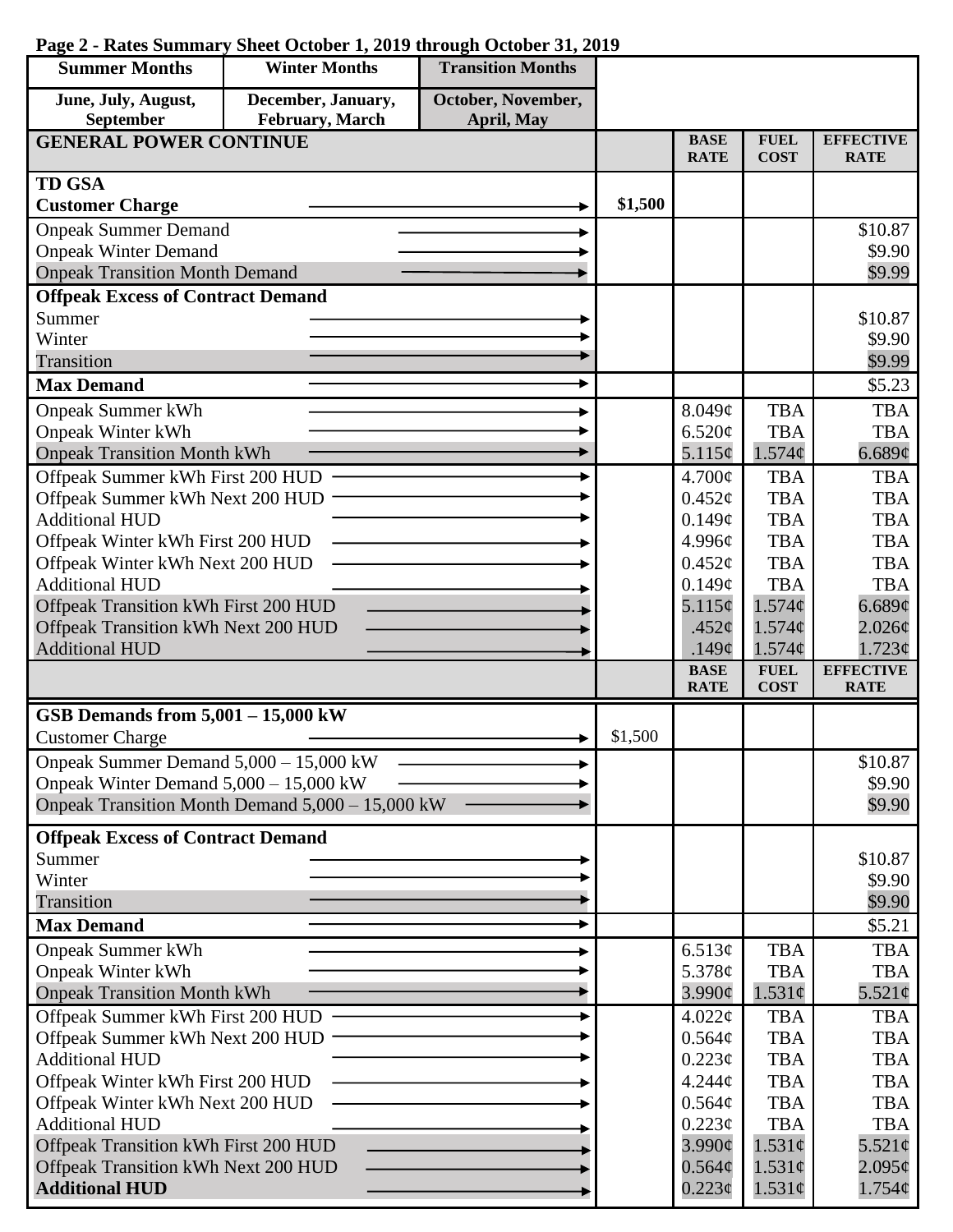| Page 3 - Rates Summary Sheet October 1, 2019 through October 31, 2019 |  |  |  |  |  |
|-----------------------------------------------------------------------|--|--|--|--|--|
|-----------------------------------------------------------------------|--|--|--|--|--|

| <b>Summer Months</b>                                                        | <b>Winter Months</b> | <b>Transition Months</b> |         |                            |                          |                                        |
|-----------------------------------------------------------------------------|----------------------|--------------------------|---------|----------------------------|--------------------------|----------------------------------------|
| June, July, August,                                                         | December, January,   | October, November,       |         |                            |                          |                                        |
| February, March<br>September<br>April, May<br><b>GENERAL POWER CONTINUE</b> |                      |                          |         | <b>BASE</b>                | <b>FUEL</b>              | <b>EFFECTIVE</b>                       |
|                                                                             |                      |                          |         | <b>RATE</b>                | <b>COST</b>              | <b>RATE</b>                            |
| MSB Demands greater than 5,000 kW                                           |                      |                          |         |                            |                          |                                        |
| <b>Customer Charge</b>                                                      |                      |                          | \$1,500 |                            |                          |                                        |
| Onpeak Summer Demand > 5,000                                                |                      |                          |         |                            |                          | \$10.24                                |
| Onpeak Winter Demand > 5,000                                                |                      |                          |         |                            |                          | \$9.27                                 |
| <b>Onpeak Transition Month Demand &gt;5,000</b>                             |                      |                          |         |                            |                          | \$9.27                                 |
| <b>Max Demand</b>                                                           |                      |                          |         |                            |                          | \$2.26                                 |
| <b>Offpeak Excess of Contract Demand</b>                                    |                      |                          |         |                            |                          |                                        |
| Summer<br>Winter                                                            |                      |                          |         |                            |                          | \$10.24                                |
| Transition                                                                  |                      |                          |         |                            |                          | \$9.27<br>\$9.27                       |
| <b>Onpeak Summer kWh</b>                                                    |                      |                          |         | 5.779¢                     | <b>TBA</b>               | <b>TBA</b>                             |
| <b>Onpeak Winter kWh</b>                                                    |                      |                          |         | 4.639¢                     | <b>TBA</b>               | <b>TBA</b>                             |
| <b>Onpeak Transition Month kWh</b>                                          |                      |                          |         | 3.589¢                     | 1.539¢                   | 5.128 $\phi$                           |
| Offpeak Summer kWh First 200 HU <del>D</del>                                |                      |                          |         | 3.279¢                     | <b>TBA</b>               | <b>TBA</b>                             |
| Offpeak Summer kWh Next 200 HUD                                             |                      |                          |         | 0.310¢                     | <b>TBA</b>               | <b>TBA</b>                             |
| <b>Additional HUD</b>                                                       |                      |                          |         | $0.055\phi$                | <b>TBA</b>               | <b>TBA</b>                             |
| Offpeak Winter kWh First 200 HUD                                            |                      |                          |         | 3.502¢                     | <b>TBA</b>               | <b>TBA</b>                             |
| Offpeak Winter kWh Next 200 HUD                                             |                      |                          |         | 0.310¢                     | <b>TBA</b>               | <b>TBA</b>                             |
| <b>Additional HUD</b>                                                       |                      |                          |         | $0.055\phi$                | <b>TBA</b>               | <b>TBA</b>                             |
| Offpeak Transition kWh First 200 HUD                                        |                      |                          |         | 3.589¢                     | $1.539\mathcal{C}$       | 5.128¢                                 |
| Offpeak Transition kWh Next 200 HUD                                         |                      |                          |         | $0.310\phi$                | 1.539¢                   | 1.849¢                                 |
| <b>Additional HUD</b>                                                       |                      |                          |         | $0.055\phi$<br><b>BASE</b> | 1.539¢<br><b>FUEL</b>    | $1.594\mathcal{C}$<br><b>EFFECTIVE</b> |
|                                                                             |                      |                          |         | <b>RATE</b>                | <b>COST</b>              | <b>RATE</b>                            |
| MSD Demands greater than 25,000 kW                                          |                      |                          |         |                            |                          |                                        |
| <b>Customer Charge</b>                                                      |                      |                          | \$1,500 |                            |                          |                                        |
| <b>Onpeak Summer Demand</b>                                                 |                      |                          |         |                            |                          | \$10.24                                |
| <b>Onpeak Winter Demand</b>                                                 |                      |                          |         |                            |                          | \$9.27                                 |
| <b>Onpeak Transition Demand</b>                                             |                      |                          |         |                            |                          | \$9.27                                 |
| <b>Max Demand</b>                                                           |                      |                          |         |                            |                          | \$1.64                                 |
| <b>Offpeak Excess of Contract Demand</b>                                    |                      |                          |         |                            |                          |                                        |
| Summer                                                                      |                      |                          |         |                            |                          | \$10.24                                |
| Winter<br>Transition                                                        |                      |                          |         |                            |                          | \$9.27<br>\$9.27                       |
|                                                                             |                      |                          |         |                            |                          |                                        |
| <b>Onpeak Summer kWh</b><br><b>Onpeak Winter kWh</b>                        |                      |                          |         | 5.440¢<br>4.298¢           | <b>TBA</b><br><b>TBA</b> | <b>TBA</b><br><b>TBA</b>               |
| <b>Onpeak Transition Month kWh</b>                                          |                      |                          |         | $3.248\mathcal{C}$         | 1.539¢                   | 4.787¢                                 |
|                                                                             |                      |                          |         |                            | <b>TBA</b>               | <b>TBA</b>                             |
| Offpeak Summer kWh First 200 HUD<br>Offpeak Summer kWh Next 200 HUD         |                      |                          |         | 2.939¢<br>0.282¢           | <b>TBA</b>               | <b>TBA</b>                             |
| <b>Additional HUD</b>                                                       |                      |                          |         | $0.208\phi$                | <b>TBA</b>               | <b>TBA</b>                             |
| Offpeak Winter kWh First 200 HUD                                            |                      |                          |         | 3.161¢                     | <b>TBA</b>               | <b>TBA</b>                             |
| Offpeak Winter kWh Next 200 HUD                                             |                      |                          |         | 0.282¢                     | <b>TBA</b>               | <b>TBA</b>                             |
| <b>Additional HUD</b>                                                       |                      |                          |         | 0.223¢                     | <b>TBA</b>               | <b>TBA</b>                             |
| Offpeak Transition kWh First 200 HUD                                        |                      |                          |         | $3.248\mathcal{C}$         | 1.539¢                   | $4.787$ ¢                              |
| Offpeak Transition kWh Next 200 HUD                                         |                      |                          |         | 0.282¢                     | 1.539¢                   | 1.821¢                                 |
| <b>Additional HUD</b>                                                       |                      |                          |         | $0.223\phi$                | 1.539¢                   | $1.762\phi$                            |